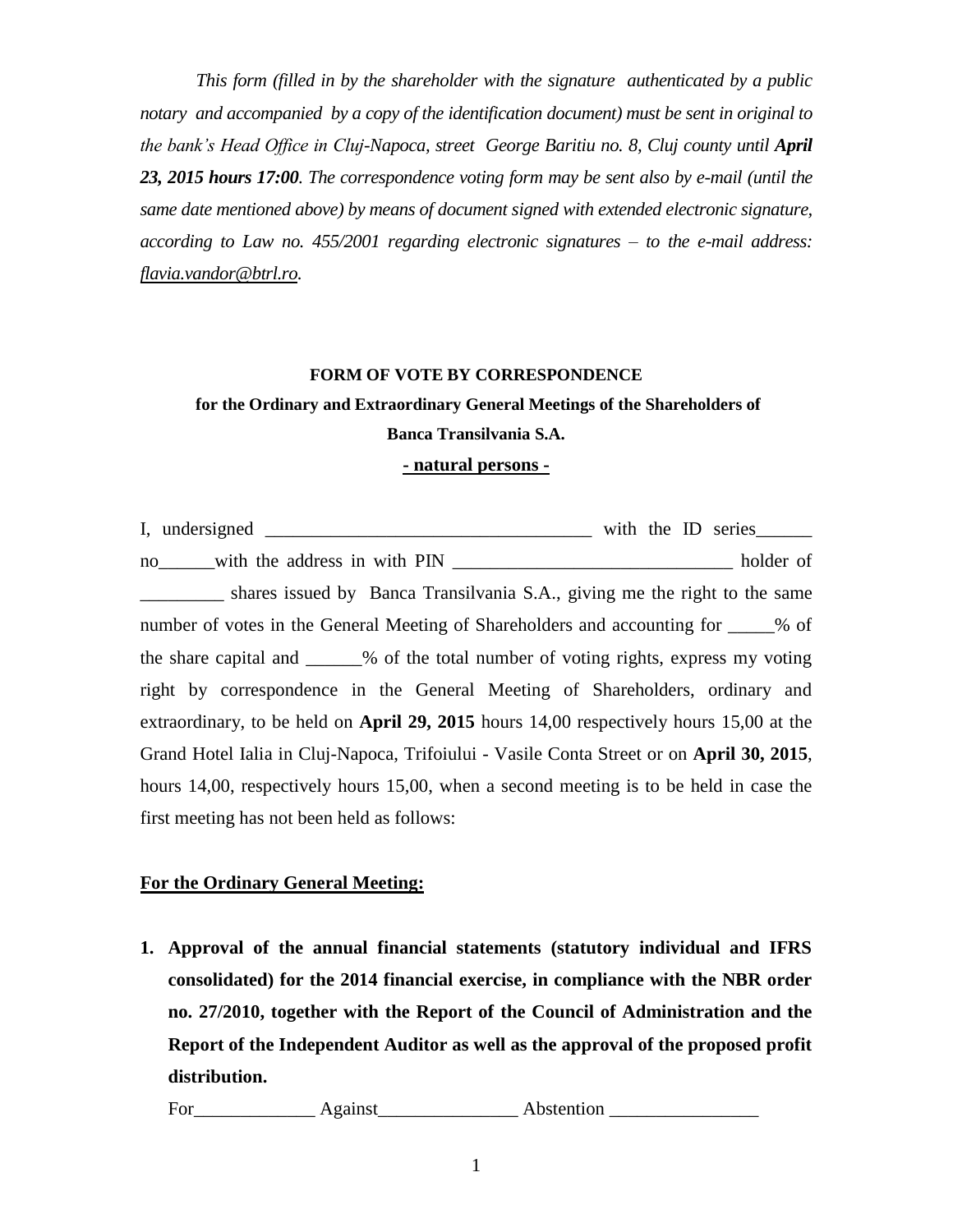**2. Discharge of administrators for the 2014 exercise.**

For\_\_\_\_\_\_\_\_\_\_\_\_\_ Against\_\_\_\_\_\_\_\_\_\_\_\_\_\_\_ Abstention \_\_\_\_\_\_\_\_\_\_\_\_\_\_\_\_

 **3. Approval of the Budget for expenditure and revenues and the investment plan for 2015 (business plan for 2015).**

For Against Abstention

 **4. Decision regarding the remuneration of administrators for the 2015 exercise, including the maximum cap of additional remunerations granted to the administrators and directors. (proposal: maintaining the current cap on the remuneration mentioned above)**

For\_\_\_\_\_\_\_\_\_\_\_\_\_ Against\_\_\_\_\_\_\_\_\_\_\_\_\_\_\_ Abstention \_\_\_\_\_\_\_\_\_\_\_\_\_\_\_\_

**5. The approval of a financial auditor for the Bank who will audit the financial situations of the Bank for the 2015 financial exercise, in accordance with the IFRS Standards, as stated in the N.B.R. order no. 27/2010. (proposal: KPMG Audit S.R.L.)**

For\_\_\_\_\_\_\_\_\_\_\_\_\_ Against\_\_\_\_\_\_\_\_\_\_\_\_\_\_\_ Abstention \_\_\_\_\_\_\_\_\_\_\_\_\_\_\_\_

 **6. Approval of the date of May 29, 2015 as the registration date (defined as the date of identification of the shareholders who are to benefit from dividends and other rights under the GSM decisions).**

For\_\_\_\_\_\_\_\_\_\_\_\_\_ Against\_\_\_\_\_\_\_\_\_\_\_\_\_\_\_ Abstention \_\_\_\_\_\_\_\_\_\_\_\_\_\_\_\_

**7. Approval of mandates to carry out the decisions mentioned above given to the Council of Administration and to each of its members individually.**

For Against Abstention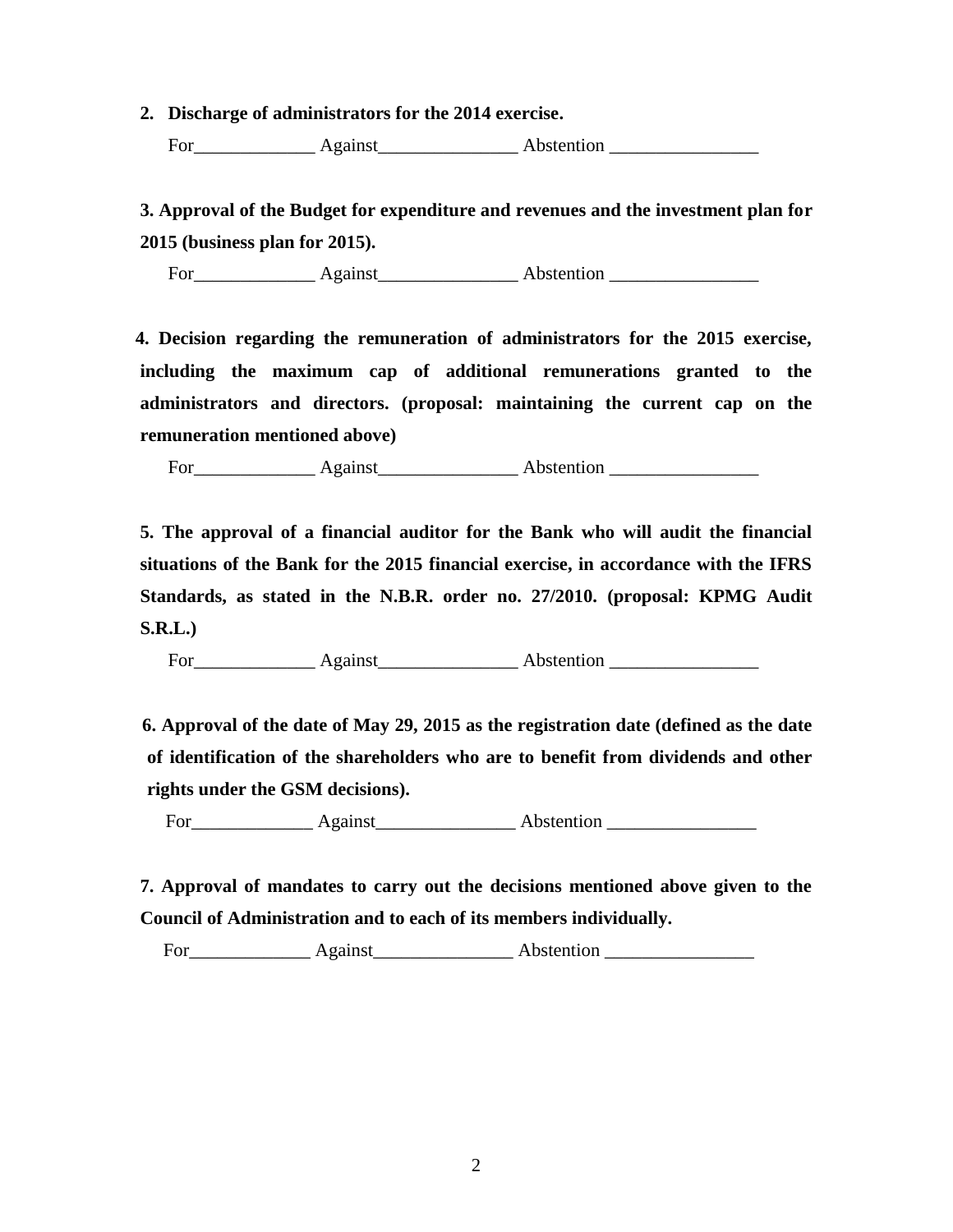## **For the Extraordinary General Meeting**:

- **1. Increase of the share capital with the amount of 417.379.818 lei by issuing 417.379.818 new shares, at a nominal value of 1 leu/share. The increase in the share capital will be carried out by using the following sources:**
	- **capitalization of reserves from the net profit of the year 2014 in amount of 406.823.021 lei, by issuing a number of 406.823.021 shares, with a nominal value of 1 leu/share in the benefit of the shareholders registered with the Shareholding Register held by the Central Depository at the registration date that will be established by the GSM (proposed date May 29, 2015);**
	- **the inclusion of reserves which were generated by bond to share conversion premiums, in the amount of 10.556.797 lei, through the issue of 10.556.797 shares, at a nominal value of 1 leu/share, benefiting the shareholders registered in the Shareholders' Registry, kept by the Central Depository, until the registration date decided by the GSM (proposed date May 29, 2015)**

For\_\_\_\_\_\_\_\_\_\_\_\_\_ Against\_\_\_\_\_\_\_\_\_\_\_\_\_\_\_ Abstention \_\_\_\_\_\_\_\_\_\_\_\_\_\_\_\_

**2. Approval of the Bank's share buyback, in accordance with the applicable legal provisions, under the following terms and conditions: a maximum 20.000.000 shares (0.77% of the total shares included in the share capital) with a nominal value of 1 leu/share at a minimum price equal to the market price on BVB at the moment of the buyback and a maximum price of 3 lei, for a period of maximum 18 months as of the publishing date of the EGM resolution in the Official Monitor of Romania, Part IV, with the purpose of implementing a remuneration program capable of ensuring the compliance with the long-term performance principles and a share retention program for a period of at least 3 years, and the granting of a mandate for the Board of Directors for the enforcement of this resolution.** 

For Against Abstention